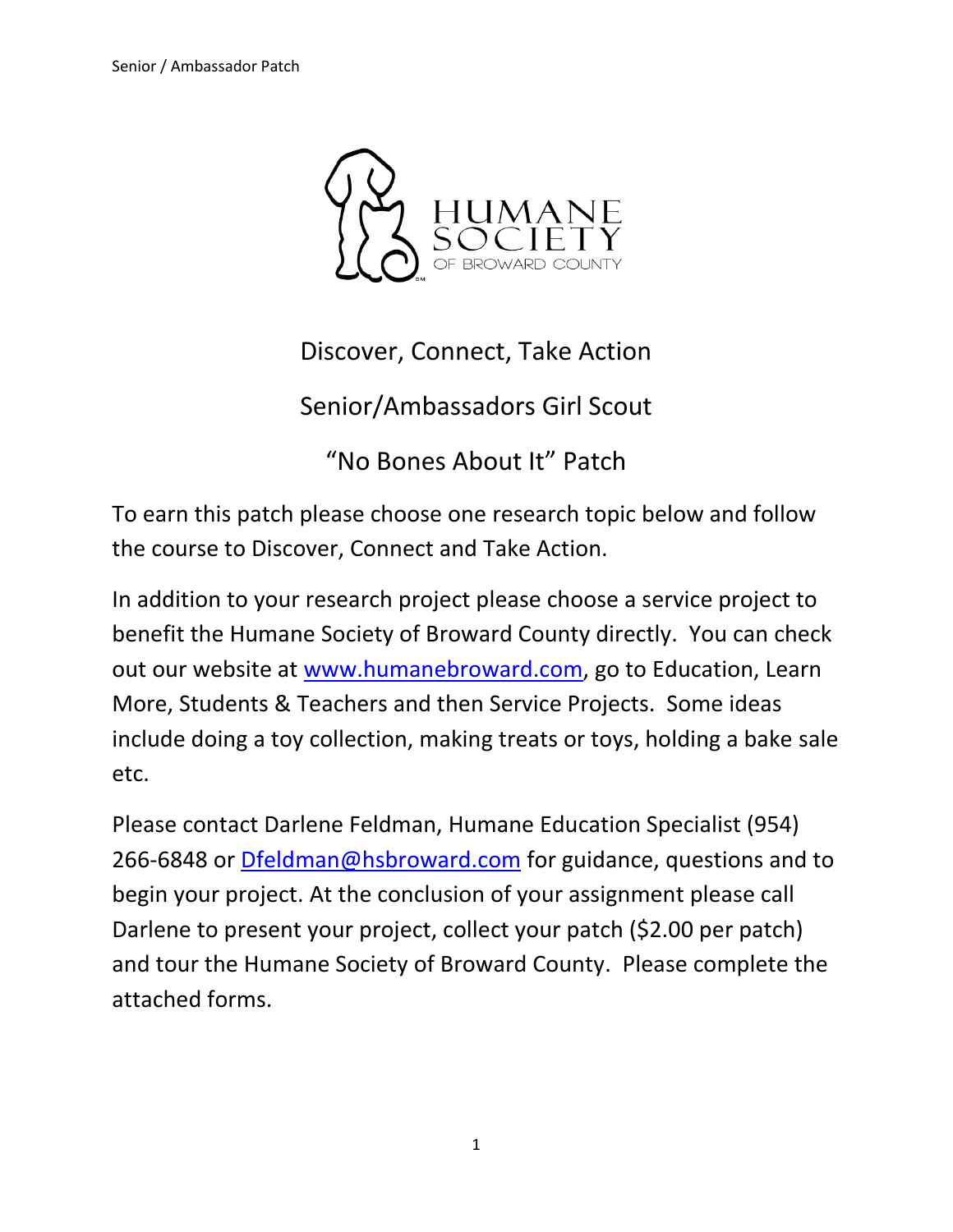## **CHOOSE A TOPIC**

- Puppy Mills
- Dog Meat Farms
- Pet Overpopulation
- Dog Fighting Rings
- Animal Hoarding
- Cosmetic Animal Testing
- Animals in Entertainment
- Factory Farming
- Greyhound Racing
- If you have another topic please call Darlene at (954) 266-6848 to get approval.

### **1. DISCOVER**

**Inquire:** Use inquiry. Ask questions about your topic. For example: What is a Puppy Mill? Why do Puppy Mills exist? Why do people buy puppy mill puppies? Why would anybody breed puppies for money? Why aren't puppy mills monitored more closely?

#### **Research and Investigate:**

Independently research your chosen topic by searching a variety of websites that relate to your topic. Interview people in the field of Animal Welfare or Animal Rights regarding your topic. The Humane Society of Broward County is just one resource. Interview people on the opposing side of your topic to find out their perspective.

Critically assess the all aspects of your research and be sure it is reliable and accurate.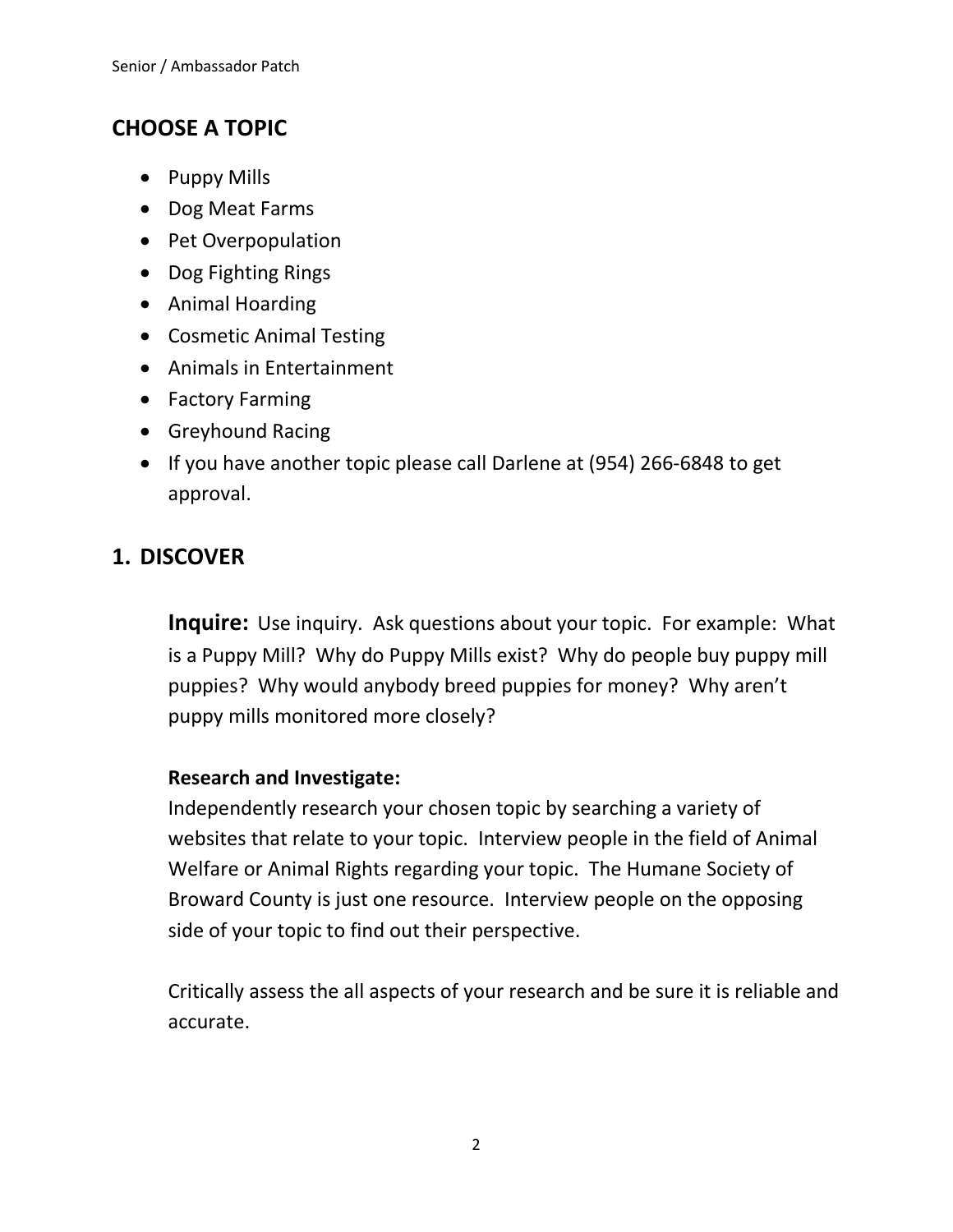#### **2. CONNECT**

Connect with other people, other girl scouts, businesses, friends in the community that interested in your cause. Tell them about your research and what you have discovered. Work together using cooperative learning to create an action plan to help your cause.

#### **3. TAKE ACTION**

After you have connected to other people that are interested in helping it's time to "take action." Lead your group to create a plan to bring to light your topic. Be creative, be specific and make it happen! The Humane Society of Broward County wants to see you in action. Take photos, write about your event, and tell us all about it. Perhaps you could share your project during a Humane Society camp program.

Action Ideas:

- Create posters, banners, fliers or brochures about your topic.
- Create a video about your topic.
- Have a community table at an event regarding your topic.
- Speak at a City Commissioner's Meeting.
- Write to your local newspaper.
- Create and present a lesson to a group.

#### **4. RECEIVE YOUR HSBC PATCH**

Once you have completed your research project & your service project please contact Darlene Feldman at (954) 266-6848 or [DFeldman@hsbroward.com](mailto:DFeldman@hsbroward.com) to share your experience and documentation with her. Please provide a written report, photos and any other samples of what you created during your experience.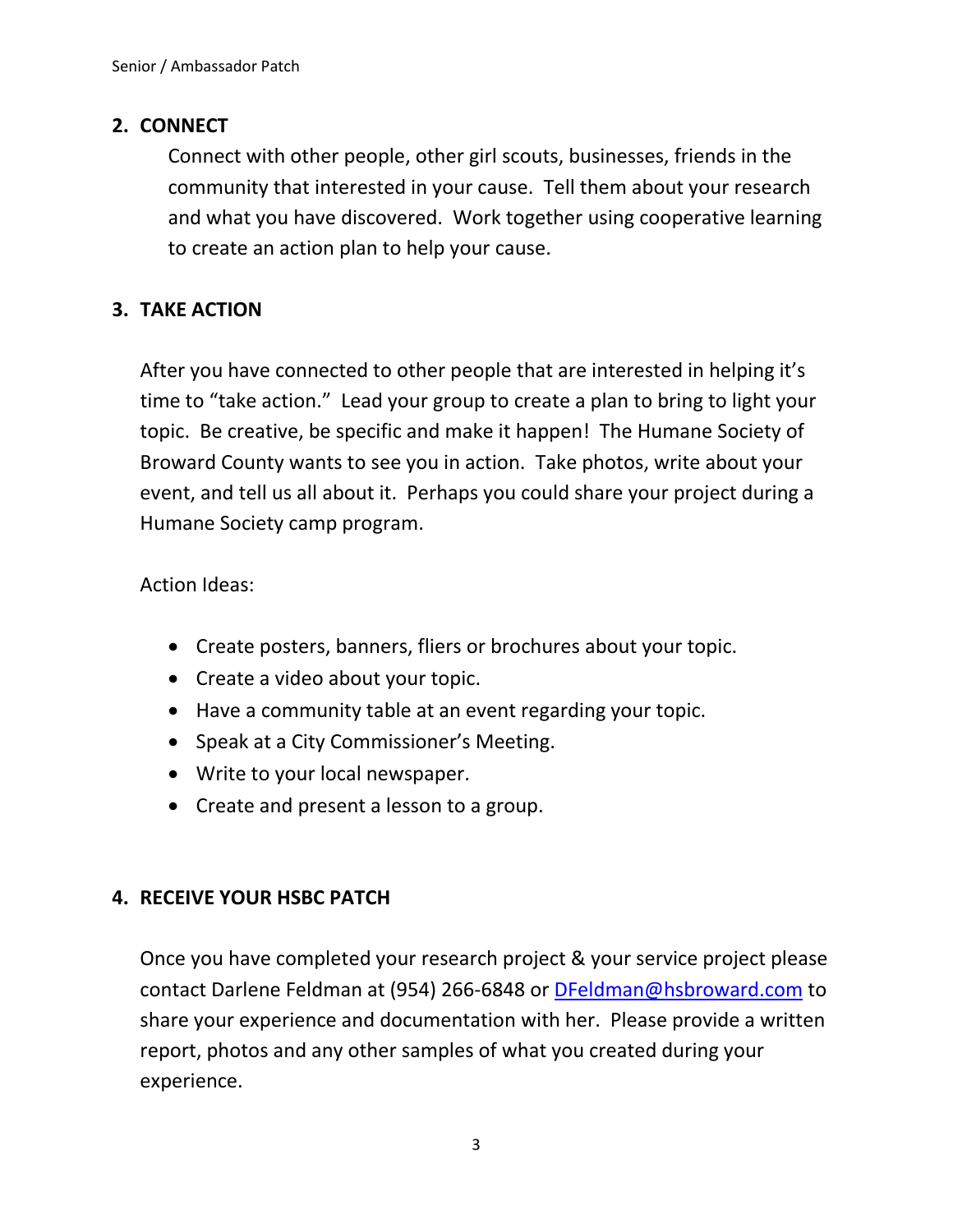

# Senior /Ambassador Girl Scout Project in partnership with The Humane Society of Broward County

| Name:    | Age:            |
|----------|-----------------|
|          |                 |
| Troop #: | E-mail Address: |
|          |                 |
| Date:    | Phone#:         |
|          |                 |

| Which Animal Topic did you choose for your research project? Why did you |  |
|--------------------------------------------------------------------------|--|
| choose this topic?                                                       |  |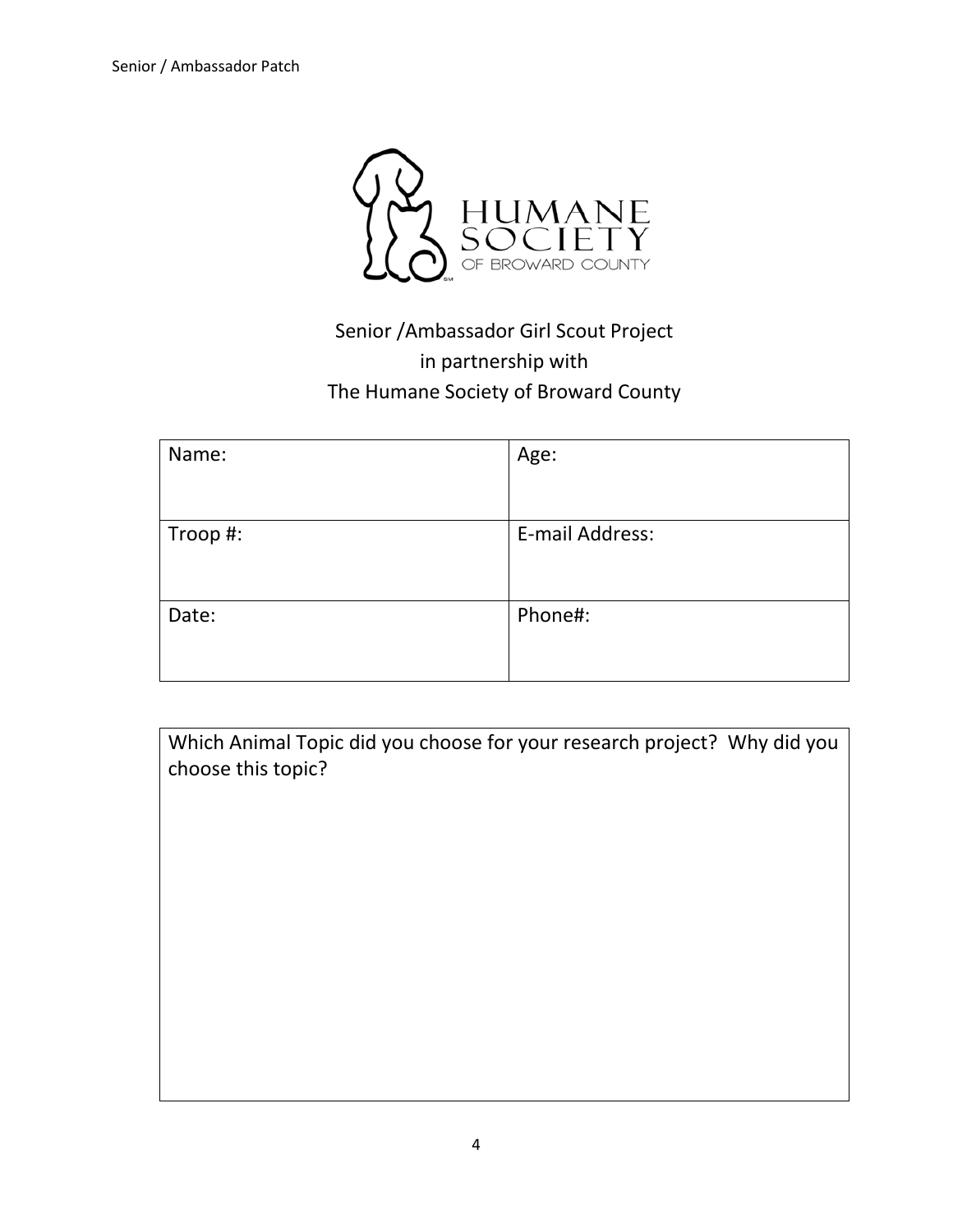What questions did you ask in connection to your topic? Please list your questions. List the resources you used to investigate your topic. Include websites, professionals, books, articles etc. Please attach additional sheets as needed.

Who did you connect with to teach, share and plan an activity about your topic?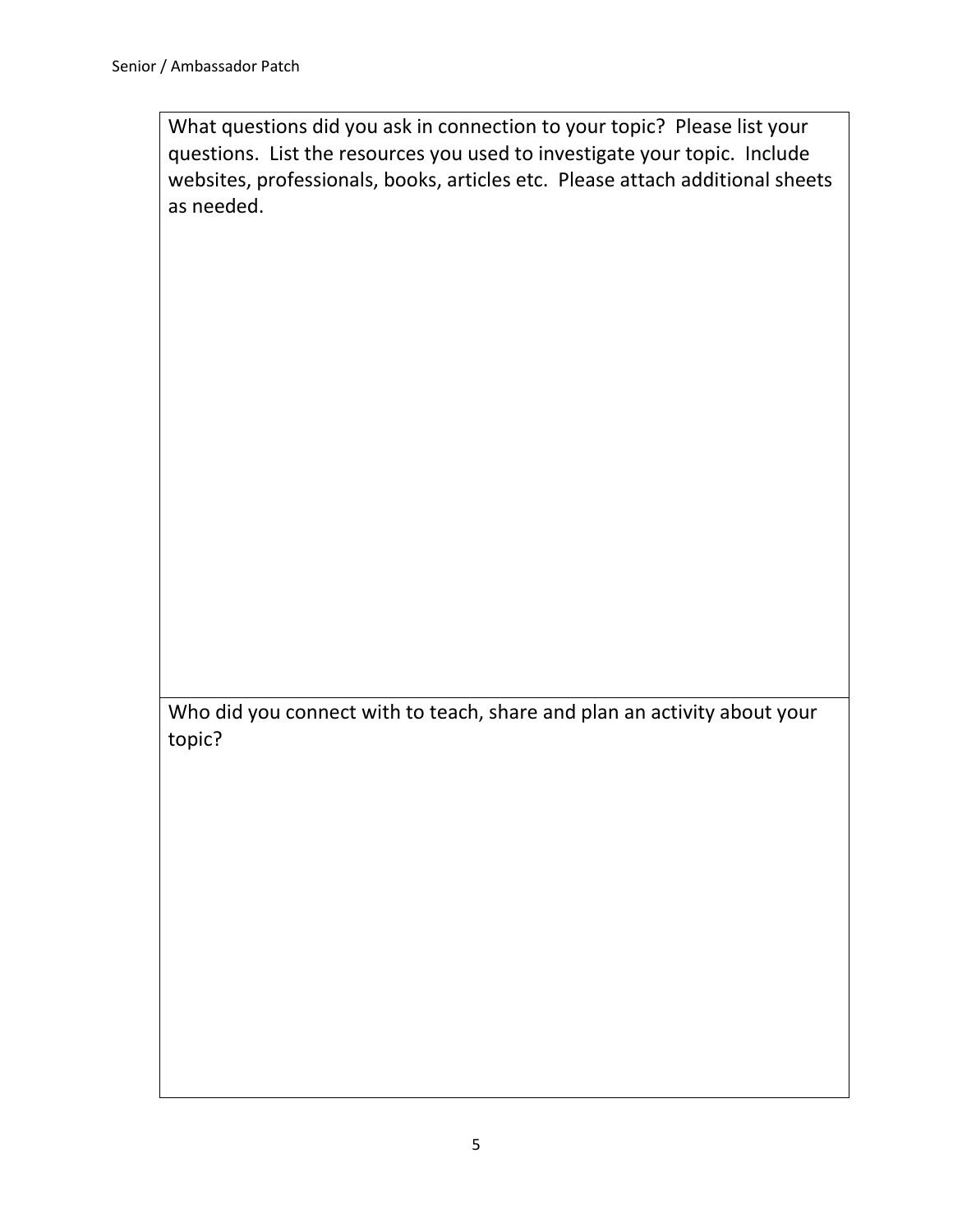Please tell us all about your action plan. What did you do to take action to let others know about your topic? Please describe exactly what you did and how it was received. Please include any photos, posters, videos, fliers etc. that demonstrate your action event.

What community service project did you choose to benefit the Humane Society of Broward County? How did your project help the animals?